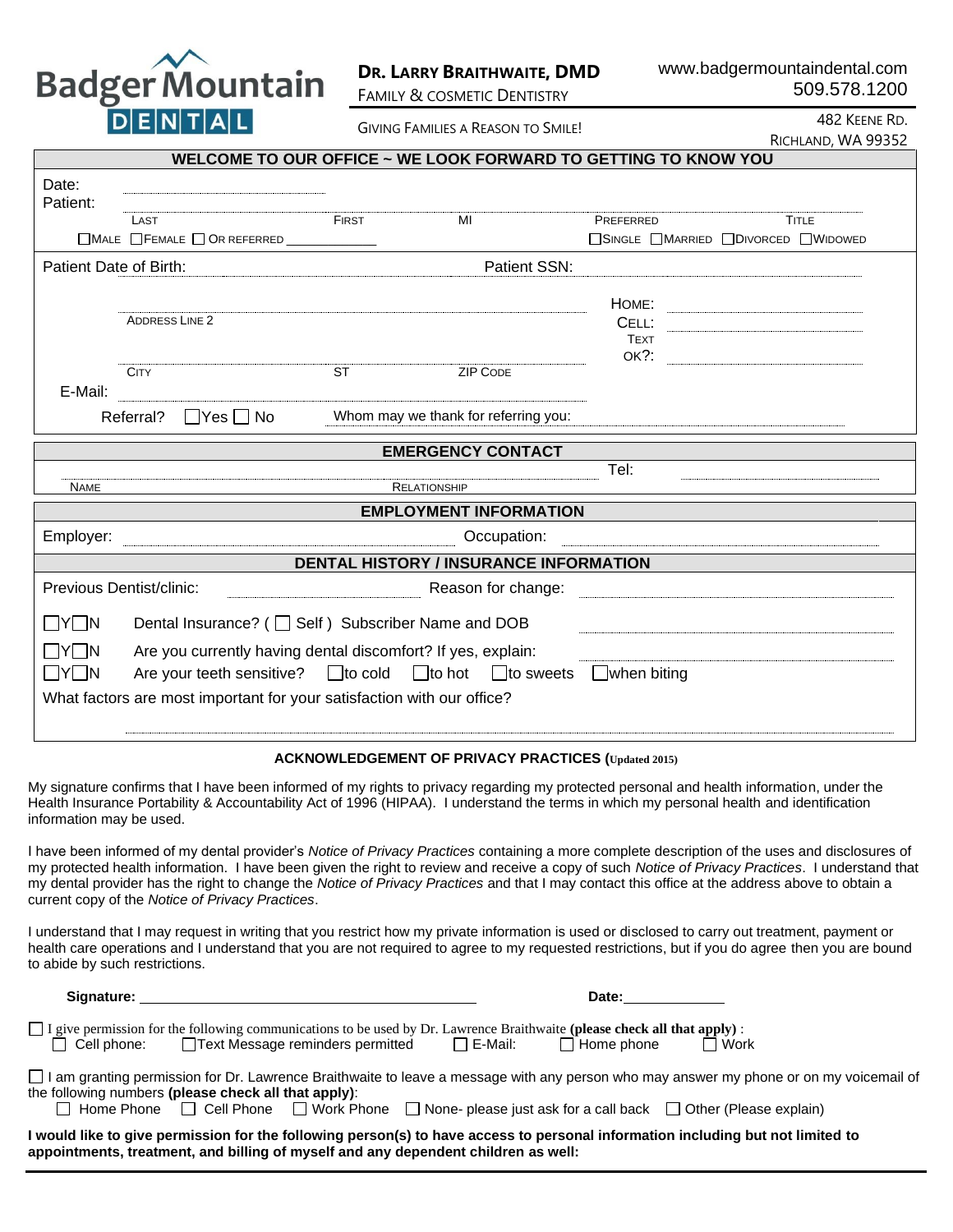

www.badgermountaindental.com 509.578.1200

GIVING FAMILIES A REASON TO SMILE!

482 KEENE RD. RICHLAND, WA 99352

| <b>MEDICAL HISTORY</b>                                                                                                                                      |                                                                              |                                                                                                                     |  |  |  |  |
|-------------------------------------------------------------------------------------------------------------------------------------------------------------|------------------------------------------------------------------------------|---------------------------------------------------------------------------------------------------------------------|--|--|--|--|
| GENERAL HEALTH: □EXCELLENT □GOOD □FAIR □POOR<br><b>PRIMARY PHYSICIAN:</b>                                                                                   |                                                                              |                                                                                                                     |  |  |  |  |
| $\sqcap$ Y $\Box$ N<br>Any hospitalization in the past 5 years?                                                                                             |                                                                              |                                                                                                                     |  |  |  |  |
| Any serious illnesses/surgeries?<br>__ Y __ N                                                                                                               |                                                                              |                                                                                                                     |  |  |  |  |
| Use tobacco in any form? If Yes, Type:<br>$\Box$ Y $\Box$ N                                                                                                 |                                                                              |                                                                                                                     |  |  |  |  |
| $\Box$ Y $\Box$ N<br>Is pre-medication required before dental visits due to heart condition or artificial joint?                                            |                                                                              |                                                                                                                     |  |  |  |  |
|                                                                                                                                                             |                                                                              |                                                                                                                     |  |  |  |  |
| $\Box Y \Box N$ Currently nursing?<br>$\Box Y \Box N$ Currently pregnant?<br><b>FEMALE PATIENTS:</b><br>Due Date:                                           |                                                                              |                                                                                                                     |  |  |  |  |
| Do you know of any reason why routine dental procedures might pose a risk to you, our staff, or other patients? $\Box Y \Box N$<br>If yes, please describe: |                                                                              |                                                                                                                     |  |  |  |  |
| Is there anything important about your medical condition we have not asked? $\Box Y \Box N$ If yes, please describe:                                        |                                                                              |                                                                                                                     |  |  |  |  |
| ALL PATIENTS: DO YOU HAVE, OR HAVE YOU EVER HAD ANY OF THE FOLLOWING? (CHECK ALL THAT APPLY):                                                               |                                                                              | NONE                                                                                                                |  |  |  |  |
| <b>ACID REFLUX</b><br>BULIMIA                                                                                                                               |                                                                              | <b>PSYCHIATRIC TREATMENT</b><br><b>HEART ATTACK</b>                                                                 |  |  |  |  |
| <b>CANCER/MALIGNANCY</b><br><b>ADHD</b>                                                                                                                     |                                                                              | <b>HEART DISEASE</b><br>RADIATION/CHEMO                                                                             |  |  |  |  |
| AIDS/HIV<br><b>CEREBRAL PALSY</b>                                                                                                                           |                                                                              | <b>HEART MURMUR</b><br>RESPIRATORY DISEASE                                                                          |  |  |  |  |
| ANEMIA<br><b>CHEMICAL DEPENDENCY</b>                                                                                                                        |                                                                              | <b>RHEUMATIC FEVER</b><br><b>HEPATITIS</b>                                                                          |  |  |  |  |
| <b>ANOREXIA</b><br><b>CONVULSIONS</b><br>ANXIETY<br><b>DEPRESSION</b>                                                                                       |                                                                              | <b>HIGH BLOOD PRESSURE</b><br><b>SINUS PROBLEMS</b><br><b>KIDNEY DISEASE</b><br><b>STROKE</b>                       |  |  |  |  |
| <b>ARTIFICIAL HEART VALVE</b><br><b>DIABETES</b>                                                                                                            |                                                                              | <b>LIVER PROBLEMS</b><br><b>THYROID CONDITION</b>                                                                   |  |  |  |  |
| ARTIFICIAL JOINTS<br><b>DIZZINESS/FAINTING</b>                                                                                                              |                                                                              | MITRAL VALVE PROLAPSE<br><b>TUBERCULOSIS</b>                                                                        |  |  |  |  |
| <b>ARTHRITIS</b><br><b>EPILEPSY/SEIZURES</b>                                                                                                                |                                                                              | ULCERS<br>MONONUCLEOSIS                                                                                             |  |  |  |  |
| <b>ASTHMA</b><br><b>FREQUENT EAR INFECTIONS</b>                                                                                                             | $\Box$ PACEMAKER                                                             |                                                                                                                     |  |  |  |  |
| AUTISM/ASPERGER'S<br><b>FREQUENT HEADACHES</b><br><b>BLEEDING DISORDER</b><br><b>HEARING PROBLEMS</b>                                                       |                                                                              | $\Box$ OTHER – PLEASE LIST:                                                                                         |  |  |  |  |
|                                                                                                                                                             |                                                                              |                                                                                                                     |  |  |  |  |
|                                                                                                                                                             |                                                                              | ALL PATIENTS: ARE YOU ALLERGIC TO OR HAVE YOU EVER HAD ANY REACTION TO THE FOLLOWING? (CHECK ALL THAT APPLY):       |  |  |  |  |
| ASPIRIN<br><b>CODEINE</b>                                                                                                                                   | LACTOSE INTOLERANCE                                                          | SLEEPING PILLS<br><b>NONE</b>                                                                                       |  |  |  |  |
| ANESTHETIC - LOCAL<br>DAIRY                                                                                                                                 | <b>METAL SENSITIVITY</b>                                                     | SULFA DRUGS                                                                                                         |  |  |  |  |
| BARBITURATES<br><b>LATEX</b><br>OTHER - PLEASE LIST:                                                                                                        | NITROUS OXIDE SEDATION                                                       | PENICILLIN/AMOXICILLIN                                                                                              |  |  |  |  |
|                                                                                                                                                             |                                                                              |                                                                                                                     |  |  |  |  |
|                                                                                                                                                             | <b>MEDICATION INFORMATION</b>                                                |                                                                                                                     |  |  |  |  |
| ALL PATIENTS: ARE YOU CURRENTLY TAKING ANY OF THE FOLLOWING? (CHECK ALL THAT APPLY):<br>NONE                                                                |                                                                              |                                                                                                                     |  |  |  |  |
| ANTIHISTAMINES/ALLERGY<br>DAILY ASPIRIN<br><b>BLOOD PRESSURE MEDICATIONS</b><br><b>ANTIBIOTICS/SULFA DRUGS</b>                                              |                                                                              |                                                                                                                     |  |  |  |  |
| <b>BLOOD THINNERS</b>                                                                                                                                       | CORTISONE/STEROIDS<br>HEART MEDICATION/DIGITALIS<br>CANCER/CHEMO MEDICATIONS |                                                                                                                     |  |  |  |  |
| <b>INSULIN</b><br>NITROGLYCERIN<br><b>OTHER DIABETIC MEDICATIONS</b>                                                                                        |                                                                              | <b>ORAL CONTRACEPTIVES</b><br><b>OSTEOPOROSIS MEDICATIONS</b><br><b>THYROID MEDICATIONS</b><br><b>TRANQUILIZERS</b> |  |  |  |  |
| <b>RECREATIONAL DRUGS</b><br>OTHER (PLEASE LIST BELOW)                                                                                                      |                                                                              |                                                                                                                     |  |  |  |  |
| DRUG NAME (OR WE CAN COPY YOUR LIST)                                                                                                                        | <b>DOSAGE</b>                                                                | <b>REASON PRESCRIBED</b>                                                                                            |  |  |  |  |
|                                                                                                                                                             |                                                                              |                                                                                                                     |  |  |  |  |
|                                                                                                                                                             |                                                                              |                                                                                                                     |  |  |  |  |
|                                                                                                                                                             |                                                                              |                                                                                                                     |  |  |  |  |
|                                                                                                                                                             |                                                                              |                                                                                                                     |  |  |  |  |
|                                                                                                                                                             |                                                                              |                                                                                                                     |  |  |  |  |
|                                                                                                                                                             |                                                                              |                                                                                                                     |  |  |  |  |
|                                                                                                                                                             | <b>SEE ATTACHED MED LIST</b>                                                 |                                                                                                                     |  |  |  |  |

PHARMACY NAME \_\_\_\_\_\_\_\_\_\_\_\_\_\_\_\_\_\_\_\_\_\_\_\_\_\_\_\_\_\_\_\_\_\_ PHARMACY PHONE NUMBER \_\_\_\_\_\_\_\_\_\_\_\_\_\_\_\_\_\_\_\_\_\_\_\_\_\_